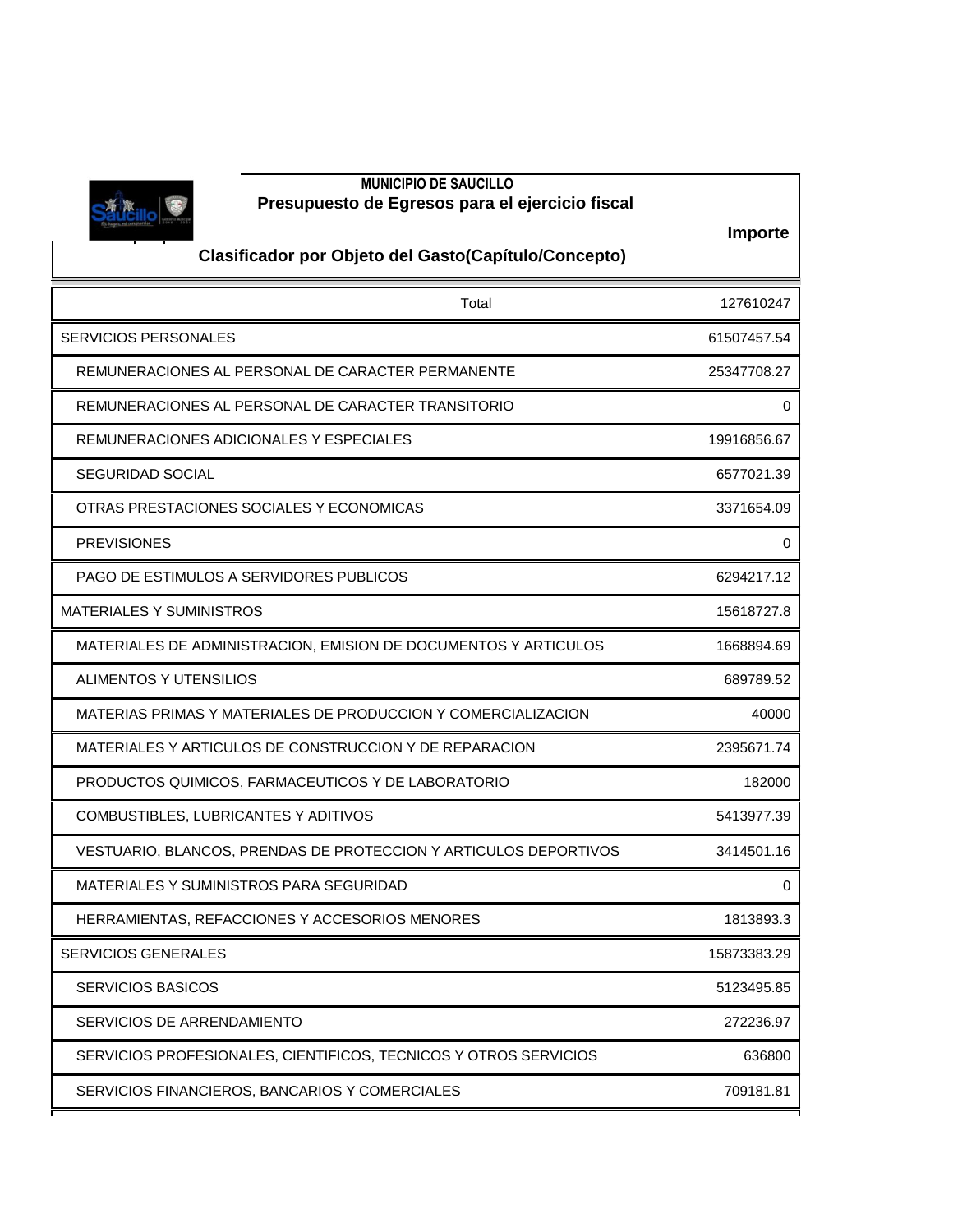| SERVICIOS DE INSTALACION, REPARACION, MANTENIMIENTO Y CONSERVACION | 5048002.1   |
|--------------------------------------------------------------------|-------------|
| SERVICIOS DE COMUNICACION SOCIAL Y PUBLICIDAD                      | 883032      |
| SERVICIOS DE TRASLADO Y VIATICOS                                   | 345634.56   |
| <b>SERVICIOS OFICIALES</b>                                         | 2585000     |
| OTROS SERVICIOS GENERALES                                          | 270000      |
| TRANSFERENCIAS, ASIGNACIONES, SUBSIDIOS Y OTRAS AYUDAS             | 11578364.88 |
| TRANSFERENCIAS INTERNAS Y ASIGNACIONES AL SECTOR PÚBLICO           | 1939200     |
| TRANSFERENCIAS AL RESTO DEL SECTOR PÚBLICO                         | 0           |
| SUBSIDIOS Y SUBVENCIONES                                           | 330000      |
| <b>AYUDAS SOCIALES</b>                                             | 7465400.4   |
| PENSIONES Y JUBILACIONES                                           | 1843764.48  |
| TRANSFERENCIAS A FIDEICOMISOS, MANDATOS Y OTROS ANALOGOS           | 0           |
| TRANSFERENCIAS A LA SEGURIDAD SOCIAL                               | 0           |
| <b>DONATIVOS</b>                                                   | 0           |
| TRANSFERENCIAS AL EXTERIOR                                         | 0           |
| BIENES MUEBLES, INMUEBLES E INTANGIBLES                            | 2427553.49  |
| MOBILIARIO Y EQUIPO DE ADMINISTRACION                              | 40000       |
| MOBILIARIO Y EQUIPO EDUCACIONAL Y RECREATIVO                       | 0           |
| EQUIPO E INSTRUMENTAL MEDICO Y DE LABORATORIO                      | 0           |
| VEHICULOS Y EQUIPO DE TRANSPORTE                                   | 1687489.48  |
| EQUIPO DE DEFENSA Y SEGURIDAD                                      | 371664.01   |
| MAQUINARIA, OTROS EQUIPOS Y HERRAMIENTAS                           | 50000       |
| <b>ACTIVOS BIOLOGICOS</b>                                          | 0           |
| <b>BIENES INMUEBLES</b>                                            | 278400      |
| <b>ACTIVOS INTANGIBLES</b>                                         | 0           |
| <b>INVERSION PÚBLICA</b>                                           | 17422942    |
| OBRA PÚBLICA EN BIENES DE DOMINIO PÚBLICO                          | 17422942    |
| OBRA PÚBLICA EN BIENES PROPIOS                                     | 0           |